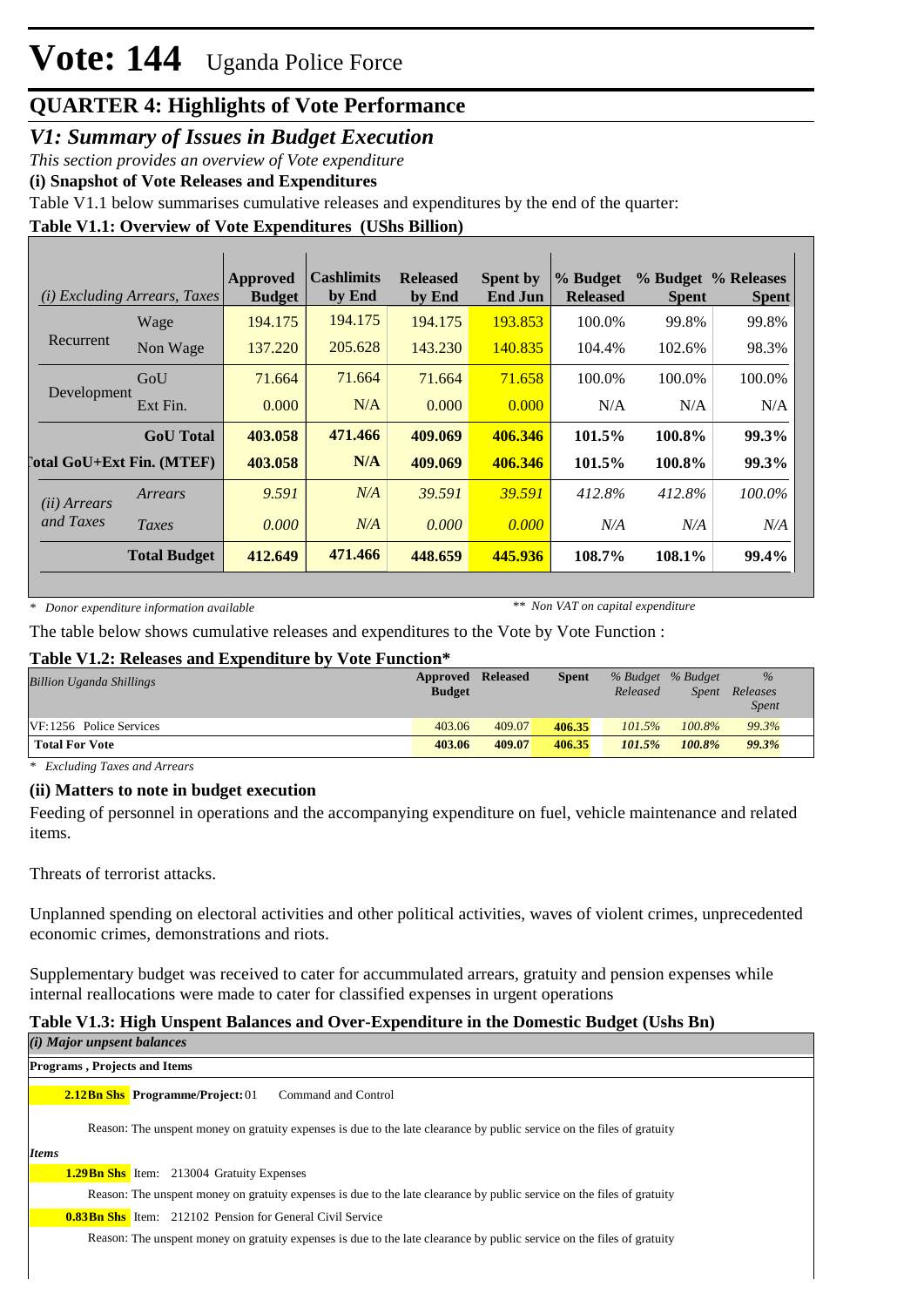### **QUARTER 4: Highlights of Vote Performance**

| (ii) Expenditures in excess of the original approved budget                           |
|---------------------------------------------------------------------------------------|
| <b>Programs and Projects</b>                                                          |
| <b>28.08 Bn Shs</b> Programme/Project: 07<br>Directorate of Logistics and Engineering |
| Reason: This was a supplementary budget to cater for accummulated arrears             |
| <b>Items</b>                                                                          |
| <b>30.00 Bn Shs</b> Item: 321614 Electricity arrears (Budgeting)                      |
| Reason: This was a supplementary budget to cater for accummulated arrears             |
| <b>Programs and Projects</b>                                                          |
| <b>7.16Bn Shs</b> Programme/Project: 01<br>Command and Control                        |
| Reason: Supplementary provision for Pensions and gratuity                             |
| <b>Items</b>                                                                          |
| <b>3.29 Bn Shs</b> Item: 212102 Pension for General Civil Service                     |
| Reason: Supplementary provision for Pensions and gratuity                             |
| <b>2.99Bn Shs</b> Item: 224003 Classified Expenditure                                 |
| Reason: Re-allocation for urgent classified operations                                |
| <b>0.66Bn Shs</b> Item: 221001 Advertising and Public Relations                       |
| Reason: Reallocation for clearing centenary celebrations bills                        |
| <b>0.60 Bn Shs</b> Item: 213004 Gratuity Expenses                                     |
| Reason: Supplementary provision for Pensions and gratuity                             |
| <b>Excluding Taxes and Arrears</b>                                                    |

### *V2: Performance Highlights*

*This section provides highlights of output performance, focusing on key outputs and actions impelemented to improve section performance.*

┓

### **Table V2.1: Key Vote Output Indicators and Expenditures\***

| Vote, Vote Function<br><b>Key Output</b>                                              | <b>Approved Budget and</b><br><b>Planned outputs</b> |                                                                             | <b>Cumulative Expenditure</b><br>and Performance                                                                                                                                   |                                                                                     | <b>Status and Reasons for</b><br>any Variation from Plans                                                                                                            |       |  |
|---------------------------------------------------------------------------------------|------------------------------------------------------|-----------------------------------------------------------------------------|------------------------------------------------------------------------------------------------------------------------------------------------------------------------------------|-------------------------------------------------------------------------------------|----------------------------------------------------------------------------------------------------------------------------------------------------------------------|-------|--|
| <b>Vote Function: 1256 Police Services</b>                                            |                                                      |                                                                             |                                                                                                                                                                                    |                                                                                     |                                                                                                                                                                      |       |  |
| Output: 125601                                                                        | <b>Area Based Policing Services</b>                  |                                                                             |                                                                                                                                                                                    |                                                                                     |                                                                                                                                                                      |       |  |
| <i>Description of Performance:</i> Public safety and property                         | secured.<br>Improved handling of                     |                                                                             | Conducted operational alertness The cultural conflicts at<br>and deployments to avert<br>incidents of conflicts in various<br>parts of the country.                                |                                                                                     | Bundibugyo-Kasese and border<br>disputes in Moyo among others<br>prompted reallocations to cater<br>for feeding of personnel and<br>provision of logistical support. |       |  |
|                                                                                       | demonstrations and public<br>gathering.              |                                                                             | 15 Public demonstrations and                                                                                                                                                       |                                                                                     |                                                                                                                                                                      |       |  |
|                                                                                       | Minimized abuse of fire arms.                        |                                                                             | gatherings managed peacefully<br>with minimum complaints                                                                                                                           |                                                                                     |                                                                                                                                                                      |       |  |
|                                                                                       | Improved safety on roads and<br>minimize accidents.  |                                                                             | Monitored the activities of 121<br>PSOs to ensure compliance in<br>the usage of firearms                                                                                           |                                                                                     |                                                                                                                                                                      |       |  |
|                                                                                       |                                                      |                                                                             | Conducted 1032 traffic<br>operations throughout the<br>country against drink-driving,<br>boda boda riders and other<br>automobiles to ensure discipline<br>and minimised accidents |                                                                                     |                                                                                                                                                                      |       |  |
| Performance Indicators:                                                               |                                                      |                                                                             |                                                                                                                                                                                    |                                                                                     |                                                                                                                                                                      |       |  |
| No. of private security<br>organizations that conform<br>to standards                 |                                                      | 119                                                                         |                                                                                                                                                                                    | 121                                                                                 |                                                                                                                                                                      |       |  |
| No of traffic fatalities                                                              |                                                      | 2,700                                                                       |                                                                                                                                                                                    | 2518                                                                                |                                                                                                                                                                      |       |  |
| <b>Output Cost:</b>                                                                   | UShs Bn:                                             | 23.493                                                                      | UShs Bn:                                                                                                                                                                           | 23.454                                                                              | % Budget Spent:                                                                                                                                                      | 99.8% |  |
| Output: 125602                                                                        | <b>Criminal Investigations</b>                       |                                                                             |                                                                                                                                                                                    |                                                                                     |                                                                                                                                                                      |       |  |
| Description of Performance: Effective response and<br>investigation of violent crime. |                                                      | Concluded investigation of<br>34,259 violent crimes and<br>submitted to DPP |                                                                                                                                                                                    | The reduction in CIID<br>allowances was a result of<br>reallocation into classified |                                                                                                                                                                      |       |  |
|                                                                                       | Increased crime detection.                           |                                                                             |                                                                                                                                                                                    |                                                                                     | expenses for urgent operations.                                                                                                                                      |       |  |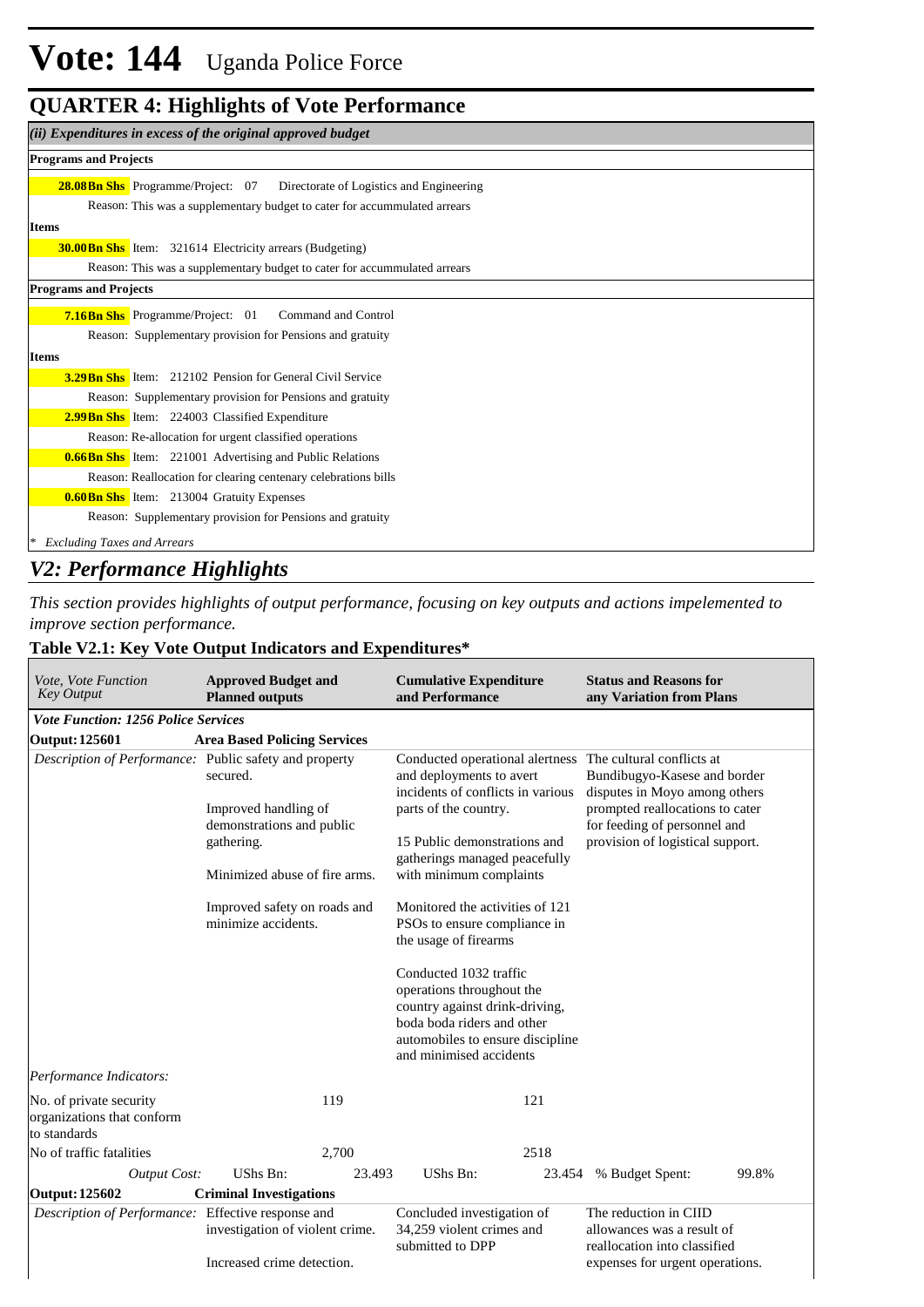| Vote, Vote Function<br><b>Key Output</b>                            | <b>Approved Budget and</b><br><b>Planned outputs</b>                                                                                                                                                                            |                                                                                                                            | <b>Cumulative Expenditure</b><br>and Performance                                                                                                                      |                                                                 | <b>Status and Reasons for</b><br>any Variation from Plans                                                                      |        |
|---------------------------------------------------------------------|---------------------------------------------------------------------------------------------------------------------------------------------------------------------------------------------------------------------------------|----------------------------------------------------------------------------------------------------------------------------|-----------------------------------------------------------------------------------------------------------------------------------------------------------------------|-----------------------------------------------------------------|--------------------------------------------------------------------------------------------------------------------------------|--------|
|                                                                     | Reduced CID case workload.                                                                                                                                                                                                      |                                                                                                                            | Detected and investigated<br>103,720 criminal cases and                                                                                                               |                                                                 | Case workload was affected by<br>increased number of reported<br>44,087 cases were taken to court crimes which was not matched |        |
|                                                                     | Improved case management.                                                                                                                                                                                                       |                                                                                                                            |                                                                                                                                                                       |                                                                 | by a commensurate increase in                                                                                                  |        |
|                                                                     |                                                                                                                                                                                                                                 |                                                                                                                            | Trained 97 CIID officers in<br>various investigation techniques                                                                                                       |                                                                 | CIID personnel                                                                                                                 |        |
|                                                                     |                                                                                                                                                                                                                                 |                                                                                                                            | Inducted 1,018 PPCs and 170<br>cadet ASPs into CIID thus<br>improving the casework load<br>from 23 to 19.                                                             |                                                                 |                                                                                                                                |        |
|                                                                     |                                                                                                                                                                                                                                 |                                                                                                                            | Conducted Inspections and spot<br>checks in 15 regions on                                                                                                             |                                                                 |                                                                                                                                |        |
|                                                                     |                                                                                                                                                                                                                                 |                                                                                                                            | detectives to assess their duty<br>performance and compliance to<br>investigation guidelines.                                                                         |                                                                 |                                                                                                                                |        |
| Performance Indicators:                                             |                                                                                                                                                                                                                                 |                                                                                                                            |                                                                                                                                                                       |                                                                 |                                                                                                                                |        |
| No. of violet crimes<br>investigated and passed on to<br><b>DPP</b> |                                                                                                                                                                                                                                 | 38,600                                                                                                                     |                                                                                                                                                                       | 34259                                                           |                                                                                                                                |        |
| Case work load per CID<br>officer                                   |                                                                                                                                                                                                                                 | 18                                                                                                                         |                                                                                                                                                                       | 19                                                              |                                                                                                                                |        |
| <b>Output Cost:</b>                                                 | UShs Bn:                                                                                                                                                                                                                        | 31.795                                                                                                                     | UShs Bn:                                                                                                                                                              | 31.812                                                          | % Budget Spent:                                                                                                                | 100.1% |
| Output: 125603                                                      | <b>Counter Terrorism</b>                                                                                                                                                                                                        |                                                                                                                            |                                                                                                                                                                       |                                                                 |                                                                                                                                |        |
|                                                                     | Description of Performance: Terrorist activities timely<br>detected, investigated and<br>prevented.<br>Community partnership and<br>vigilance well established in the measures to bridge identified<br>fight against terrorism. | Conducted border security<br>inspections at Goli, Atiak,<br>Busia, Oraba, Elegu, Malaba<br>and Entebbe airport and advised |                                                                                                                                                                       | Operational alertness to deal<br>with incessant terror threats. |                                                                                                                                |        |
|                                                                     |                                                                                                                                                                                                                                 |                                                                                                                            | officers on relevant security                                                                                                                                         |                                                                 |                                                                                                                                |        |
|                                                                     |                                                                                                                                                                                                                                 |                                                                                                                            | security loop holes.                                                                                                                                                  |                                                                 |                                                                                                                                |        |
|                                                                     | to terrorist threats/incidents<br>increased.                                                                                                                                                                                    |                                                                                                                            | Capacity to identify and respond Investigated 197 terrorism-<br>related intelligence information,<br>referred 15 cases to CIID for<br>further management. Profiled 56 |                                                                 |                                                                                                                                |        |
|                                                                     | Improved surveillance                                                                                                                                                                                                           |                                                                                                                            | persons of security interest.                                                                                                                                         |                                                                 |                                                                                                                                |        |
|                                                                     |                                                                                                                                                                                                                                 |                                                                                                                            | Conducted 83 Security audits<br>and assessments of government                                                                                                         |                                                                 |                                                                                                                                |        |
|                                                                     |                                                                                                                                                                                                                                 |                                                                                                                            | facilities, hotels, schools, places                                                                                                                                   |                                                                 |                                                                                                                                |        |
|                                                                     |                                                                                                                                                                                                                                 |                                                                                                                            | of worship, transport terminals<br>and markets in Kampala                                                                                                             |                                                                 |                                                                                                                                |        |
|                                                                     |                                                                                                                                                                                                                                 |                                                                                                                            | Metropolitan, Entebbe and<br>Wakiso districts.                                                                                                                        |                                                                 |                                                                                                                                |        |
|                                                                     |                                                                                                                                                                                                                                 |                                                                                                                            | Enhanced information sharing<br>and coordination with the sister                                                                                                      |                                                                 |                                                                                                                                |        |
|                                                                     |                                                                                                                                                                                                                                 |                                                                                                                            | security agencies and foreign                                                                                                                                         |                                                                 |                                                                                                                                |        |
|                                                                     |                                                                                                                                                                                                                                 |                                                                                                                            | partners through inter agency<br>meetings.                                                                                                                            |                                                                 |                                                                                                                                |        |
|                                                                     |                                                                                                                                                                                                                                 |                                                                                                                            | Monitored transportation,<br>storage and usage of                                                                                                                     |                                                                 |                                                                                                                                |        |
|                                                                     |                                                                                                                                                                                                                                 |                                                                                                                            | commercial explosives and                                                                                                                                             |                                                                 |                                                                                                                                |        |
|                                                                     |                                                                                                                                                                                                                                 |                                                                                                                            | radioactive substances in<br>hospitals, industries and<br>education institutions.                                                                                     |                                                                 |                                                                                                                                |        |
|                                                                     |                                                                                                                                                                                                                                 |                                                                                                                            | Conducted 45 Counter<br><b>Terrorism Public awareness</b>                                                                                                             |                                                                 |                                                                                                                                |        |
|                                                                     |                                                                                                                                                                                                                                 |                                                                                                                            | sensitization campaigns at faith<br>based organizations,<br>Educational institutions,                                                                                 |                                                                 |                                                                                                                                |        |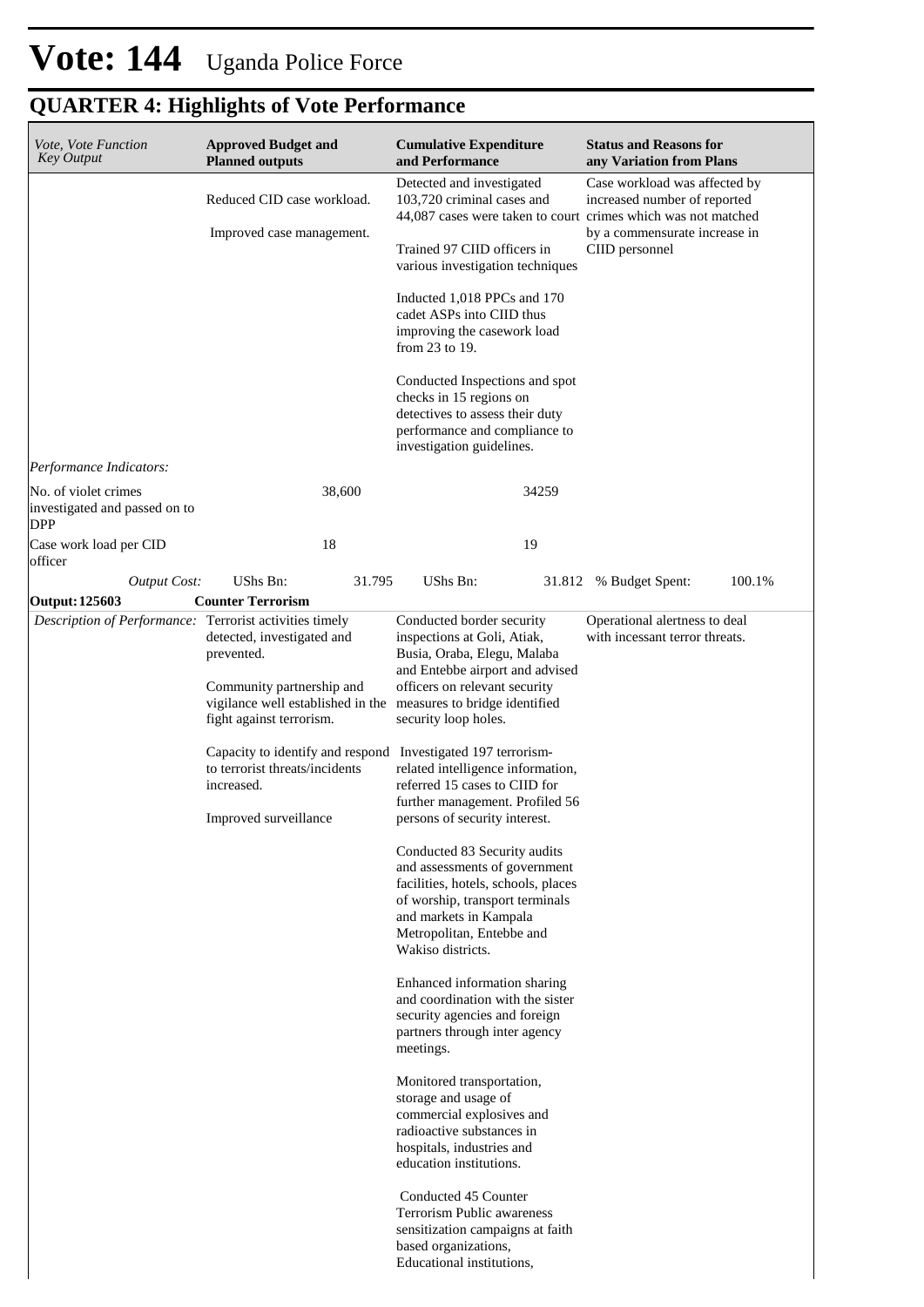| Vote, Vote Function<br><b>Key Output</b>                                            | <b>Approved Budget and</b><br><b>Planned outputs</b>                     | <b>Cumulative Expenditure</b><br>and Performance                                                                                                                                                                                                         | <b>Status and Reasons for</b><br>any Variation from Plans |
|-------------------------------------------------------------------------------------|--------------------------------------------------------------------------|----------------------------------------------------------------------------------------------------------------------------------------------------------------------------------------------------------------------------------------------------------|-----------------------------------------------------------|
|                                                                                     |                                                                          | Markets, transport terminals,<br>shopping malls to raise<br>vigilance and security conscious<br>among members of the public in<br>the country.                                                                                                           |                                                           |
|                                                                                     |                                                                          | Trained 1,001 officers in basic<br>counter terrorism course at PTS<br>Olilim.                                                                                                                                                                            |                                                           |
|                                                                                     |                                                                          | Implemented MOU on Counter<br>terrorism resolutions between<br><b>UPF</b> and Rwanda National<br>Police                                                                                                                                                  |                                                           |
|                                                                                     |                                                                          | Provided security protection to<br>Vital Installations, residences<br>and VIPs as well as tourists,<br>tourist sites and facilities and<br>secured all public events and<br>functions through access<br>control, security sweeps and<br>armed protection |                                                           |
| Performance Indicators:                                                             |                                                                          |                                                                                                                                                                                                                                                          |                                                           |
| Proportion of the public who<br>are sufficiently aware of<br>signs of terrorism     | 83                                                                       | 85                                                                                                                                                                                                                                                       |                                                           |
| Proportion of personnel<br>trained to identify and<br>respond to terroris incidents | 77                                                                       | 56                                                                                                                                                                                                                                                       |                                                           |
| <b>Output Cost:</b>                                                                 | UShs Bn:<br>8.354                                                        | UShs Bn:                                                                                                                                                                                                                                                 | 8.853 % Budget Spent:<br>106.0%                           |
| Output: 125604                                                                      | <b>Community Based Policing</b>                                          |                                                                                                                                                                                                                                                          |                                                           |
| Description of Performance: Public-police partnership                               | strengthened.                                                            | Conducted 1,034 Community<br>outreaches awareness<br>campaigns, lectures/meetings                                                                                                                                                                        | <b>NA</b>                                                 |
|                                                                                     | Skills and knowledge in<br>community policing improved.                  | and 313 media programmes<br>focusing on 260 schools and<br>institutions, 447 homes;                                                                                                                                                                      |                                                           |
|                                                                                     | Model Community policing<br>posts rolled out.                            | networked with 17 NGOs<br>throughout the country to                                                                                                                                                                                                      |                                                           |
|                                                                                     | Patriotism enhanced and<br>promoted.                                     | sensitize on crime prevention,<br>career guidance, and formation<br>of crime prevention clubs and                                                                                                                                                        |                                                           |
|                                                                                     | Welfare of police personnel and partnership.<br>their families improved. | enhance Police-Public                                                                                                                                                                                                                                    |                                                           |
|                                                                                     | Strong child and family<br>protection services.                          | Trained 25,625 crime<br>preventers to support policing<br>in their villages                                                                                                                                                                              |                                                           |
|                                                                                     |                                                                          | Conducted Joint training for<br>980 stakeholders from 20<br>districts (Police officers, DPP,<br>Medical staff, refugee leaders)<br>on investigations of child<br>related cases, data collection<br>and case management.                                  |                                                           |
|                                                                                     |                                                                          | Constructed and<br>operationalized 4 Community<br>Halls at Nyendo in Masaka,<br>Karugote in Fort Portal,<br>Kengere in Soroti, and Kasange<br>in Nakawuka.                                                                                               |                                                           |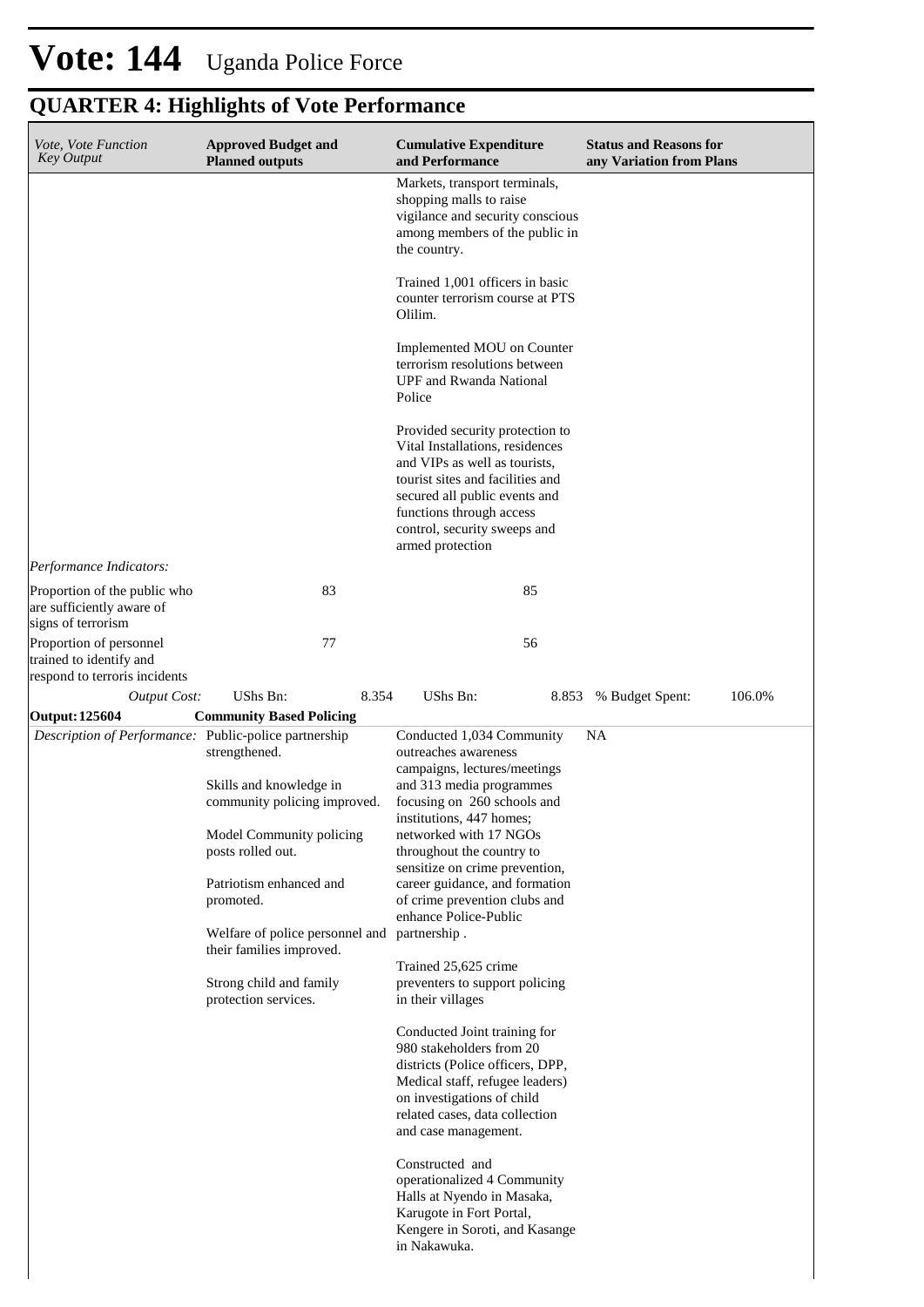| Vote, Vote Function<br><b>Key Output</b>                                     | <b>Approved Budget and</b><br><b>Planned outputs</b> | <b>Cumulative Expenditure</b><br>and Performance                                                                                                                                                                                                                                                                                                                                                                                                                                                                                                                                                                                                                                                                                | <b>Status and Reasons for</b><br>any Variation from Plans |
|------------------------------------------------------------------------------|------------------------------------------------------|---------------------------------------------------------------------------------------------------------------------------------------------------------------------------------------------------------------------------------------------------------------------------------------------------------------------------------------------------------------------------------------------------------------------------------------------------------------------------------------------------------------------------------------------------------------------------------------------------------------------------------------------------------------------------------------------------------------------------------|-----------------------------------------------------------|
|                                                                              |                                                      | Held a para counseling<br>workshop in Kasese, awareness<br>training in entrepreneurship<br>skills for spouses and Youth in<br>North Kyoga, Aswa, and West<br>Nile                                                                                                                                                                                                                                                                                                                                                                                                                                                                                                                                                               |                                                           |
|                                                                              |                                                      | Registered 25,979 domestic<br>violence cases, counselled<br>8,506 victims /suspects, referred<br>1,848 cases to other<br>stakeholders and took 3,006<br>cases taken to court.                                                                                                                                                                                                                                                                                                                                                                                                                                                                                                                                                   |                                                           |
|                                                                              |                                                      | Attended international for a on<br>the role of security organs on<br>the prevention of violence<br>against women and girls in<br>Rwanda, London and Egypt and<br>developed a training curriculum<br>on child protection in the<br>mission areas for the East<br><b>African Standby Force</b><br>Conducted 215 sensitization<br>workshops for 570 community<br>members of Matugga, Nabanda<br>market, Oyam, Kole, Masindi,<br>Hoima and Ntinda/Naguru<br>barracks on child protection,<br>Domestic violence and laws<br>addressing SGBV<br>Carried out inspection,<br>monitoring and evaluation in<br>the regions of Aswa, Bukedi<br>,Mt Moroto and Kidepo and the<br>establishment of security<br>committees at village, parish |                                                           |
| Performance Indicators:                                                      |                                                      |                                                                                                                                                                                                                                                                                                                                                                                                                                                                                                                                                                                                                                                                                                                                 |                                                           |
| Proportion of reported<br>domestic violence cases<br>resolved                | 83                                                   | 51                                                                                                                                                                                                                                                                                                                                                                                                                                                                                                                                                                                                                                                                                                                              |                                                           |
| Proportion of complainants<br>satisfied with disposal of<br>their complaints | 0.81                                                 | 0.71                                                                                                                                                                                                                                                                                                                                                                                                                                                                                                                                                                                                                                                                                                                            |                                                           |
| <b>Output Cost:</b><br>Output: 125605                                        | UShs Bn:<br>10.391<br><b>Mobile Police Patrols</b>   | UShs Bn:<br>10.390                                                                                                                                                                                                                                                                                                                                                                                                                                                                                                                                                                                                                                                                                                              | 100.0%<br>% Budget Spent:                                 |
| Description of Performance: Enhanced law and order.                          |                                                      | Provided security operations in                                                                                                                                                                                                                                                                                                                                                                                                                                                                                                                                                                                                                                                                                                 | Provision of security at conflict                         |
|                                                                              | <b>Improved Public Order</b><br>management.          | Budibugyo, Kases, Ntoroko,<br>Fort Portal and Busoga                                                                                                                                                                                                                                                                                                                                                                                                                                                                                                                                                                                                                                                                            | prone areas                                               |
|                                                                              | Reduced incidents of crime.                          | Supported policing by elections<br>in Amuru, Busia and Bugiri<br>district.                                                                                                                                                                                                                                                                                                                                                                                                                                                                                                                                                                                                                                                      |                                                           |
|                                                                              |                                                      | Provided security at Namboole<br>for the International football<br>matches and end of year's<br>prayers and major public events<br>and functions.                                                                                                                                                                                                                                                                                                                                                                                                                                                                                                                                                                               |                                                           |
|                                                                              |                                                      | Conducted joint patrols with the<br>counter parts of South Sudan to<br>maintain peace and security<br>following the Moyo-border                                                                                                                                                                                                                                                                                                                                                                                                                                                                                                                                                                                                 |                                                           |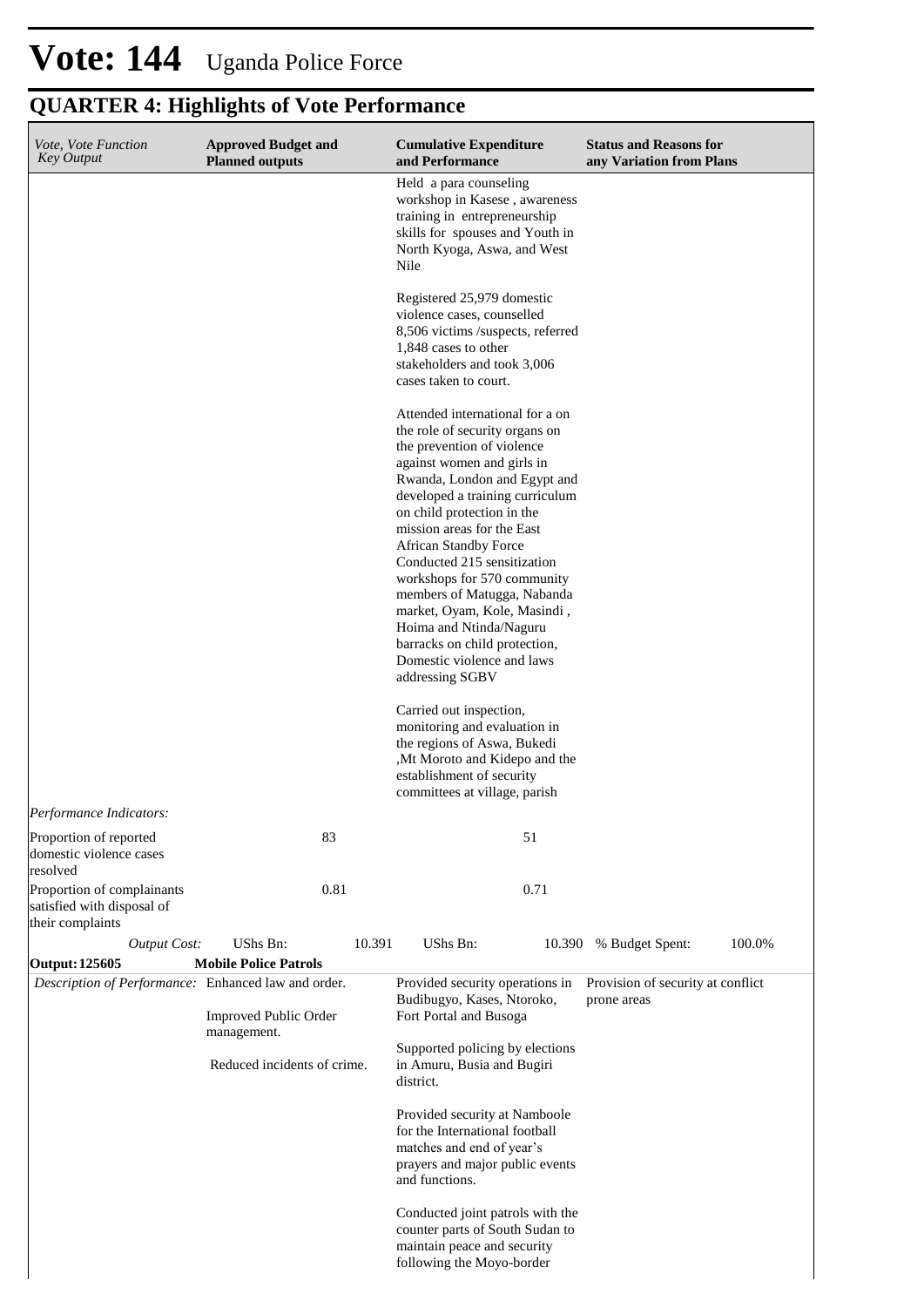| Vote, Vote Function<br><b>Key Output</b>               | <b>Approved Budget and</b><br><b>Planned outputs</b>                                                                                                                                                                                                                          | <b>Cumulative Expenditure</b><br>and Performance                                                                                                                                                                                                                                                                                                                                                                                                                                                                                                                                                                                                         | <b>Status and Reasons for</b><br>any Variation from Plans                                                            |
|--------------------------------------------------------|-------------------------------------------------------------------------------------------------------------------------------------------------------------------------------------------------------------------------------------------------------------------------------|----------------------------------------------------------------------------------------------------------------------------------------------------------------------------------------------------------------------------------------------------------------------------------------------------------------------------------------------------------------------------------------------------------------------------------------------------------------------------------------------------------------------------------------------------------------------------------------------------------------------------------------------------------|----------------------------------------------------------------------------------------------------------------------|
|                                                        |                                                                                                                                                                                                                                                                               | conflicts                                                                                                                                                                                                                                                                                                                                                                                                                                                                                                                                                                                                                                                |                                                                                                                      |
| Performance Indicators:                                |                                                                                                                                                                                                                                                                               |                                                                                                                                                                                                                                                                                                                                                                                                                                                                                                                                                                                                                                                          |                                                                                                                      |
| Number of Public order<br>incidents managed peacefully | 20                                                                                                                                                                                                                                                                            | 23                                                                                                                                                                                                                                                                                                                                                                                                                                                                                                                                                                                                                                                       |                                                                                                                      |
| <b>Output Cost:</b>                                    | UShs Bn:<br>40.234                                                                                                                                                                                                                                                            | UShs Bn:<br>40.229                                                                                                                                                                                                                                                                                                                                                                                                                                                                                                                                                                                                                                       | % Budget Spent:<br>100.0%                                                                                            |
| Output: 125606                                         | <b>Anti Stock Theft</b>                                                                                                                                                                                                                                                       |                                                                                                                                                                                                                                                                                                                                                                                                                                                                                                                                                                                                                                                          |                                                                                                                      |
|                                                        | Description of Performance: Enhanced peace and security in Reinforced strategic intelligence-Active deployment as well as<br>Karamoja and the neighbouring<br>communities.<br>Reduced possession of illegal<br>guns.<br>Minimized incidences of cattle<br>rustling and theft. | led ASTU deployments in the<br>sub counties of Agoro,<br>Madiopei and Orom to avert<br>any looming security threats by<br>the Turkana/Kenya Pokot and<br>Lango Sudanese of south Sudan.<br>Patrolled Loyoro and Lopelipel<br>subcounties in Rupa to avert<br>conflict where the Turkana<br>herdsmen and their families had<br>camped with about 4000 herds<br>of cattle in search of pasture and<br>water.<br>In collaboration with the local<br>leaders, churches/mosques,<br>local governments, schools,<br>sensitized the Karamojong and<br>their neighbouring communities<br>on the importance of peace and<br>security for economic<br>advancement. | concerted community<br>engagement                                                                                    |
| Performance Indicators:                                |                                                                                                                                                                                                                                                                               | Recovered 413 cattle and 109<br>goats out of 645 cattle and 154<br>goats stolen. Also collaborated<br>with security stake holders at<br>the border Districts of south<br>Sudan for a peaceful negotiation<br>at lower level to ensure the<br>recovery of the missing animals<br>stolen in the previous period.                                                                                                                                                                                                                                                                                                                                           |                                                                                                                      |
| Proportion of rustled<br>livestock recovered           | 0.82                                                                                                                                                                                                                                                                          | 0.65                                                                                                                                                                                                                                                                                                                                                                                                                                                                                                                                                                                                                                                     |                                                                                                                      |
| No. of livestock reported<br>rustled                   | 2,876                                                                                                                                                                                                                                                                         | 799                                                                                                                                                                                                                                                                                                                                                                                                                                                                                                                                                                                                                                                      |                                                                                                                      |
| Output Cost:                                           | UShs Bn:<br>30.301                                                                                                                                                                                                                                                            | UShs Bn:<br>30.251                                                                                                                                                                                                                                                                                                                                                                                                                                                                                                                                                                                                                                       | % Budget Spent:<br>99.8%                                                                                             |
| Output: 125607                                         | <b>Other Specialised Police Services</b>                                                                                                                                                                                                                                      |                                                                                                                                                                                                                                                                                                                                                                                                                                                                                                                                                                                                                                                          |                                                                                                                      |
|                                                        | Description of Performance: Timely response to emergency<br>and rescue.<br>Enhanced specialized support to Majanji on L. Victoria and<br>field operations &<br>investigations.                                                                                                | Operationalized 53 canine units<br>countrywide, 4 marine detaches<br>at Bwondha, Lugala and<br>Katwe to cover L. Edward, L.<br>George and kazinga channel.                                                                                                                                                                                                                                                                                                                                                                                                                                                                                               | The expansion of the Canine<br>unit coupled with public<br>sensitization has led to its<br>success in crime control. |
|                                                        |                                                                                                                                                                                                                                                                               | Conducted 02 maritime<br>rehearsal trainings for personnel<br>to enhance operational skills in<br>diving, search, rescue, salvage<br>and navigation, 02 in Egypt and<br>02 in Kenya. Inducted 09 police<br>officers in marines, trained 17<br>officers in the East African Joint<br>Operation Standby Force and 04<br>diving rehearsals to enhance<br>emergency incident                                                                                                                                                                                                                                                                                 |                                                                                                                      |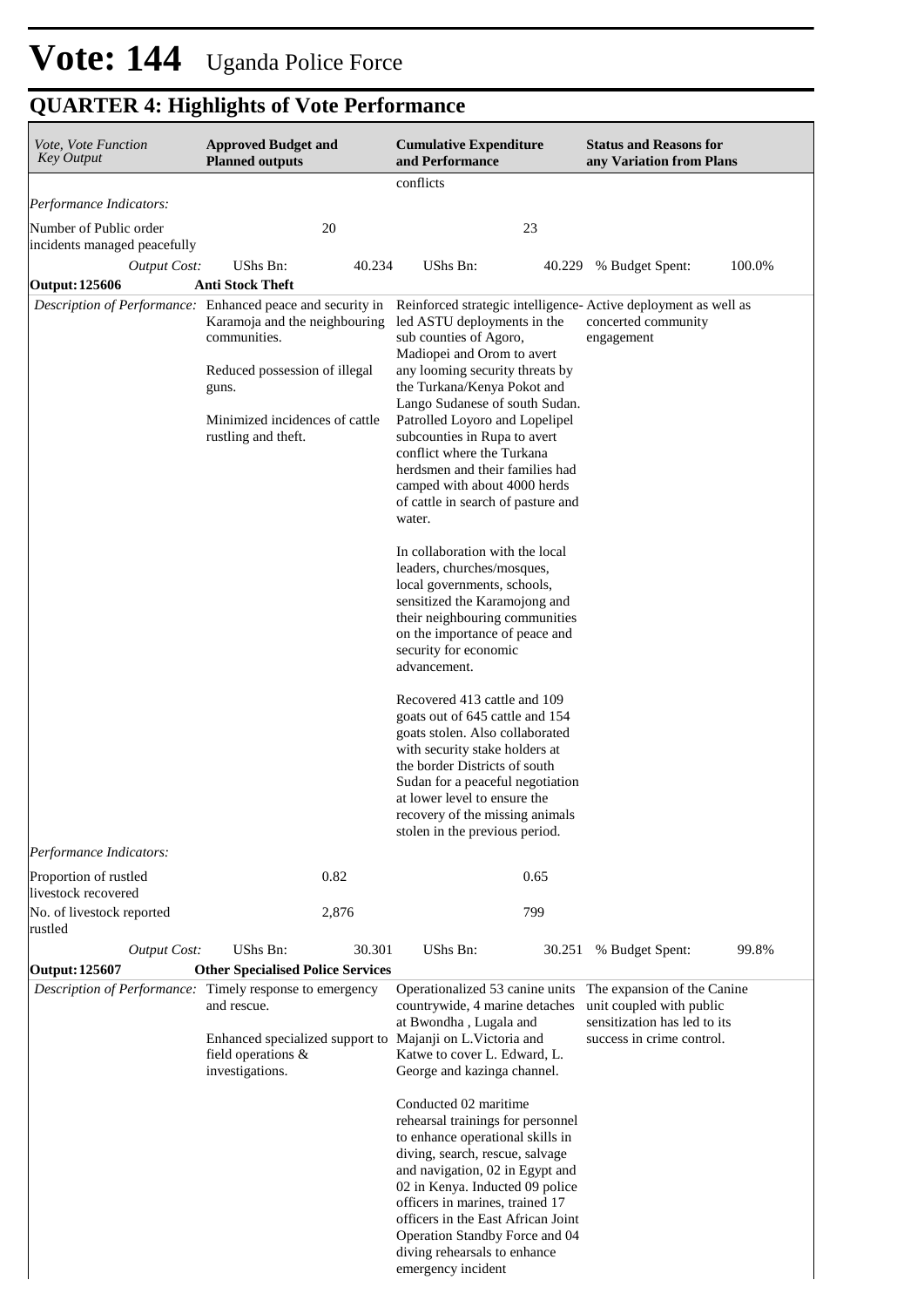by water incidents

| Vote, Vote Function<br><b>Key Output</b>     | <b>Approved Budget and</b><br><b>Planned outputs</b> | <b>Cumulative Expenditure</b><br>and Performance                                                                                                                                                                                                                                                                                                                              | <b>Status and Reasons for</b><br>any Variation from Plans |
|----------------------------------------------|------------------------------------------------------|-------------------------------------------------------------------------------------------------------------------------------------------------------------------------------------------------------------------------------------------------------------------------------------------------------------------------------------------------------------------------------|-----------------------------------------------------------|
|                                              |                                                      | management                                                                                                                                                                                                                                                                                                                                                                    |                                                           |
|                                              |                                                      | Performed 8,303 trackings in<br>which 4,666 suspected persons<br>were arrested recovered 1,767<br>exhibits and arraigned 1,437 in<br>court resulting in 331<br>convictions.                                                                                                                                                                                                   |                                                           |
|                                              |                                                      | Handled 1,725 emergency<br>incidents $(1,216$ fire and 509<br>others), rescued 111 people and<br>recovered 102 bodies. Most of<br>the fires were in residential<br>structures (234), makeshift<br>wooden/grass thatched<br>structures (128), electrical<br>installations (111) and<br>commercial structures (77)                                                              |                                                           |
|                                              |                                                      | Supported law enforcement by<br>fisheries, BMU and other<br>operatives in combating fishing<br>mal practices in their area of<br>responsibility (Kyoga, SMART<br>fish, Kalangala etc) and<br>managed 08 (02 L.Kyoga & 06<br>L.Victoria) rowdy public who<br>were protesting operations<br>against undersized fishing.                                                         |                                                           |
|                                              |                                                      | Conducted management<br>meetings for all detach<br>commanders and heads of<br>sections and 216 weekly<br>Maritime sensitization and<br>community policing at all the 19<br>marine establishments.<br>Monitored and supervised the<br>19 detaches to provide<br>personnel support and improve<br>performance.                                                                  |                                                           |
|                                              |                                                      | Conducted Surveillance and<br>Maritime patrols on L. Victoria,<br>Albert, George, Edward, Kyoga<br>and Kazinga channel                                                                                                                                                                                                                                                        |                                                           |
|                                              |                                                      | Conducted 1,376 fire<br>prevention and safety<br>awareness/sensitization<br>campaigns in 510 schools, 81<br>Super markets, 76 local<br>markets, 50 factories, 66 Health<br>centres, 40 Timber yards, 77<br>petrol stations, 208<br>Residential/apartments and 268<br>hostels/hotels/bars. Also<br>carried out 396 maritime<br>sensitizations among the fishing<br>communities |                                                           |
| Performance Indicators:                      |                                                      |                                                                                                                                                                                                                                                                                                                                                                               |                                                           |
| Number of suspects arrested<br>using canines | 3,600                                                | 4666                                                                                                                                                                                                                                                                                                                                                                          |                                                           |
| Number of fatalities/deaths                  | 65                                                   | 76                                                                                                                                                                                                                                                                                                                                                                            |                                                           |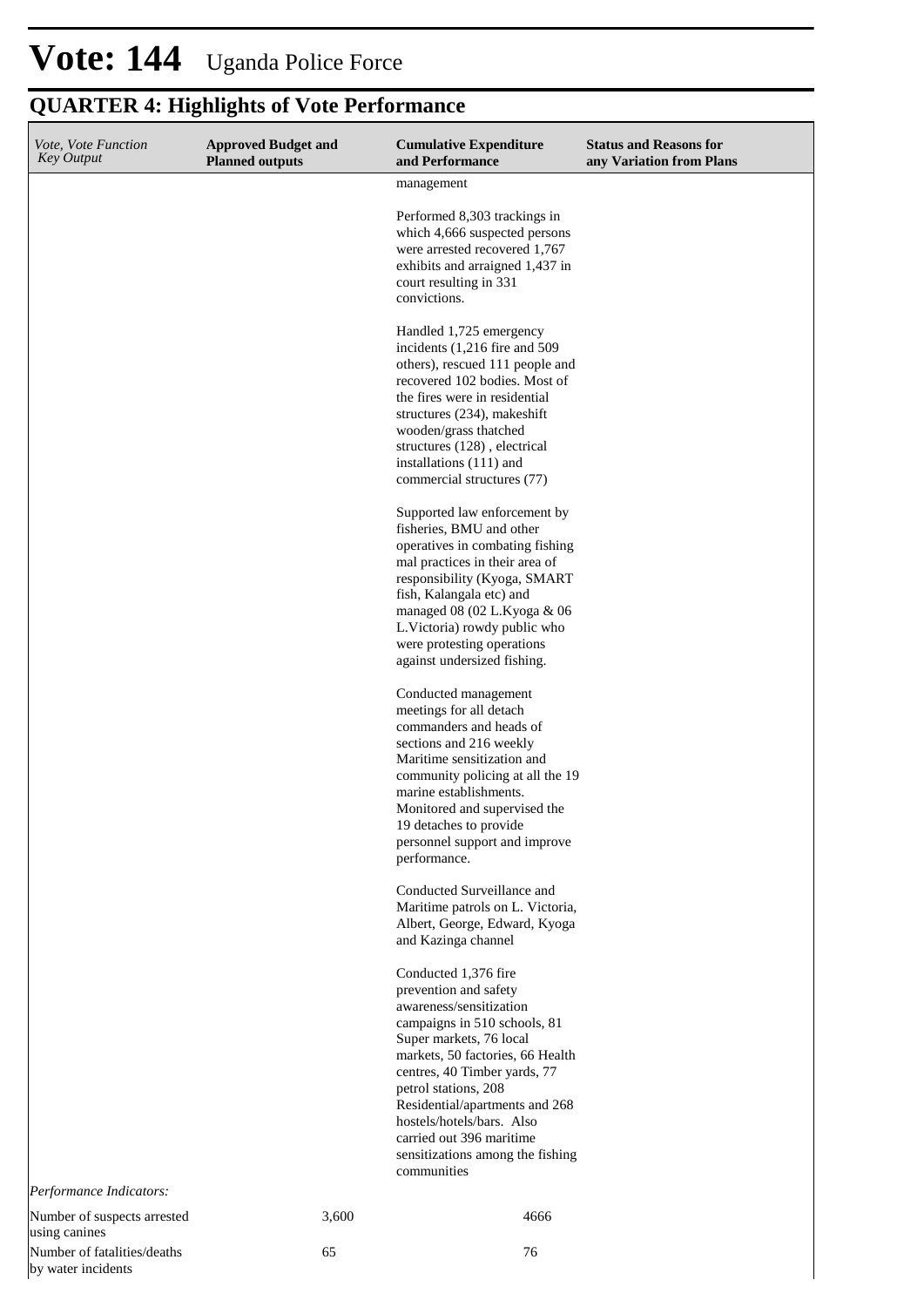| Vote, Vote Function<br><b>Key Output</b>                | <b>Approved Budget and</b><br><b>Planned outputs</b>                          | <b>Cumulative Expenditure</b><br>and Performance                                                                                          | <b>Status and Reasons for</b><br>any Variation from Plans                            |
|---------------------------------------------------------|-------------------------------------------------------------------------------|-------------------------------------------------------------------------------------------------------------------------------------------|--------------------------------------------------------------------------------------|
| Average time taken to<br>respond to fire incidents      | 12                                                                            | 14                                                                                                                                        |                                                                                      |
| <b>Output Cost:</b>                                     | UShs Bn:<br>54.768                                                            | UShs Bn:                                                                                                                                  | 53.560 % Budget Spent:<br>97.8%                                                      |
| <b>Output: 125609</b>                                   | Police, Command, Control and Planning                                         |                                                                                                                                           |                                                                                      |
| Description of Performance: Reduced crime.              | Patriotism and friendliness                                                   | Provided strategic guidance<br>during bye elections, operations<br>during internal conflicts and at                                       | Provision of strategic guidance<br>at operations to curb outbursts<br>of lawlessness |
|                                                         | promoted through sports as well<br>as enhanced customer oriented<br>services. | borders with neighbours<br>Partnered with the International                                                                               |                                                                                      |
|                                                         | Improved public trust and<br>confidence in the police.                        | Olympic Committee to<br>construct modern sports facility<br>for police and participated in                                                |                                                                                      |
|                                                         |                                                                               | the interforces games                                                                                                                     |                                                                                      |
|                                                         | Strengthened & eased disposal<br>of Public complaints.                        | Enhanced community                                                                                                                        |                                                                                      |
|                                                         | Sound financial management<br>systems.                                        | participation in policing<br>activities and strategic<br>partnerships has led to increased                                                |                                                                                      |
|                                                         | Motivated personnel with<br>improved welfare.                                 | number of reported crimes to<br>police. Inspected detention<br>facilities to ensure compliance                                            |                                                                                      |
|                                                         |                                                                               | with human rights standards                                                                                                               |                                                                                      |
|                                                         | Research & evidence based<br>planning.                                        | Mobilized public support<br>through Centenary celebrations                                                                                |                                                                                      |
|                                                         | Regional & International<br>cooperation enhanced.                             | thus winning Public trust and<br>confidence in the police.                                                                                |                                                                                      |
|                                                         |                                                                               | Registered and investigated<br>2,639 various public complaints<br>and disposed of 1,443 cases                                             |                                                                                      |
|                                                         |                                                                               | Trained 50 focal point persons                                                                                                            |                                                                                      |
|                                                         |                                                                               | in financial management<br>systems and budgeting.                                                                                         |                                                                                      |
|                                                         |                                                                               | Recommended police officers<br>and friends of police for<br>recognition and award of<br>medals                                            |                                                                                      |
|                                                         |                                                                               | Validated and submitted the<br>Strategic Policing Plan to NPA<br>for review                                                               |                                                                                      |
|                                                         |                                                                               | Promoted Regional and<br>international cooperation as fora<br>for fighting global crime.                                                  |                                                                                      |
| <b>Output Cost:</b><br><b>Output: 125610</b>            | UShs Bn:<br>18.629<br><b>Police Administrative and Support Services</b>       | UShs Bn:<br>21.896                                                                                                                        | 117.5%<br>% Budget Spent:                                                            |
| Description of Performance: Improved working and living | conditions of personnel as well<br>as fleet reliability.                      | Conducted manpower audit and NA<br>cleaned the payroll of 205 off-<br>strength (deserters, resigned,<br>retired, dismissals and the dead) |                                                                                      |
|                                                         | Field emergency response,<br>recovery and clearance.                          | and reduced complaints of<br>missing salaries. Employed 66<br>spouses of police officers with                                             |                                                                                      |
|                                                         | Improved human resource<br>management.                                        | tailoring skills in the police<br>Garment Factory.                                                                                        |                                                                                      |
|                                                         | Increased police strength to                                                  | Conducted awareness training                                                                                                              |                                                                                      |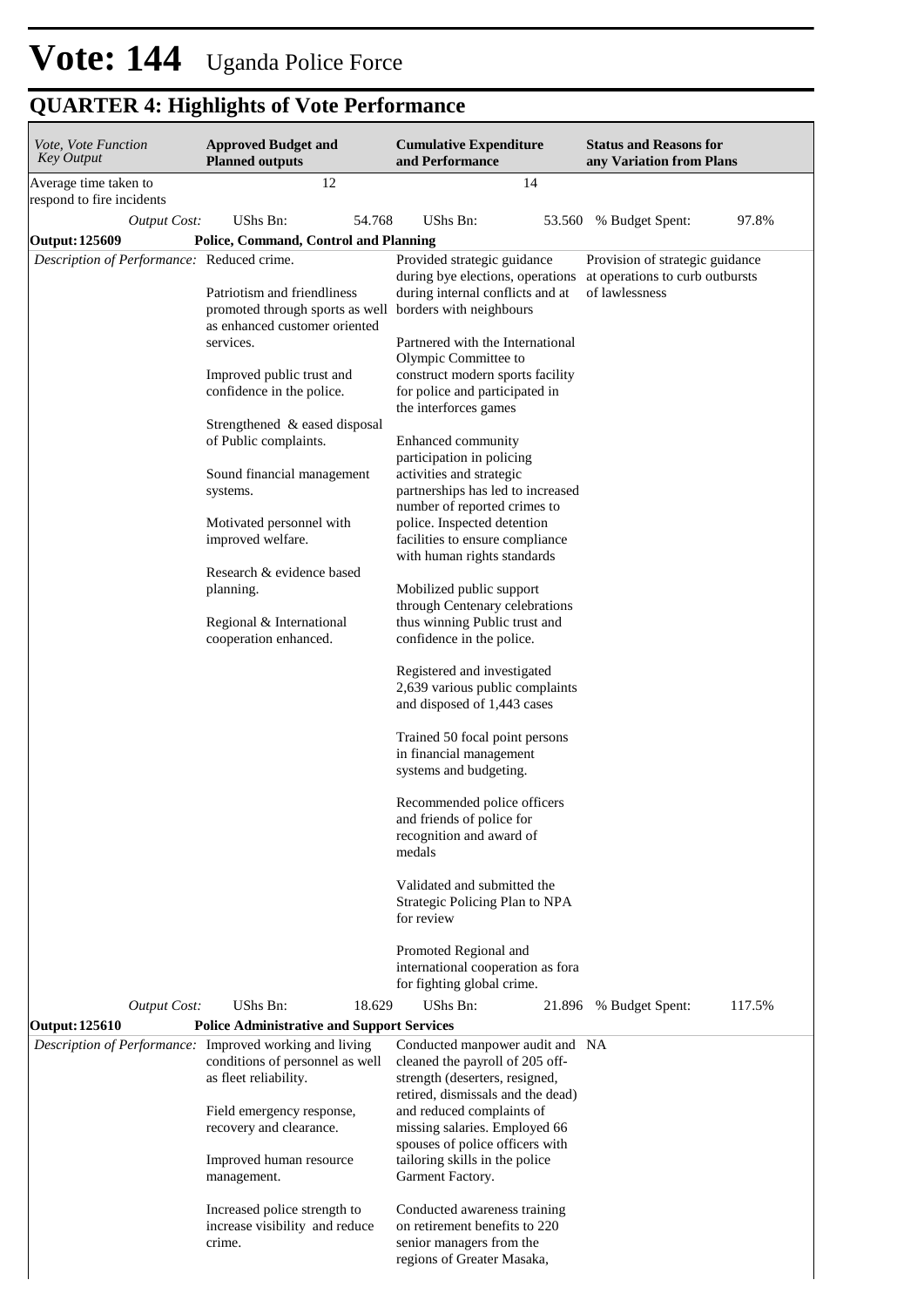| Vote, Vote Function<br><b>Key Output</b>               | <b>Approved Budget and</b><br><b>Planned outputs</b>                                                 | <b>Cumulative Expenditure</b><br>and Performance                                                                                                                                                                                                                                                                                                                                                                                                                                                                                                                                                                                                 | <b>Status and Reasons for</b><br>any Variation from Plans |
|--------------------------------------------------------|------------------------------------------------------------------------------------------------------|--------------------------------------------------------------------------------------------------------------------------------------------------------------------------------------------------------------------------------------------------------------------------------------------------------------------------------------------------------------------------------------------------------------------------------------------------------------------------------------------------------------------------------------------------------------------------------------------------------------------------------------------------|-----------------------------------------------------------|
|                                                        | Develop human resources with<br>required skills.                                                     | Rwizi, Greater Bushenyi and<br>Kigezi<br>Promoted 4000 officers to<br>various ranks to improve on the<br>effectiveness of command.<br>Conducted coaching and<br>mentoring of registry personnel<br>in basic registry practice while<br>on an inspection in Savanah,<br>Katonga, Malaba and Elgon<br>regions                                                                                                                                                                                                                                                                                                                                      |                                                           |
|                                                        |                                                                                                      | Passed out the first batch of<br>3,000 PPCs and 500 cadets who<br>had been undergoing training at<br>PTS Kabalye and conducted<br>recruitment and started training<br>of the second batch of 3,000<br>PPC and 500 cadets                                                                                                                                                                                                                                                                                                                                                                                                                         |                                                           |
|                                                        |                                                                                                      | The Police Council Disciplinary<br>Committee conducted and<br>concluded 88 disciplinary cases<br>and given various sentences.                                                                                                                                                                                                                                                                                                                                                                                                                                                                                                                    |                                                           |
|                                                        |                                                                                                      | Inducted 1018 PPCs and 170<br>cadet ASPs into CIID, Trained<br>205 CIIDs officers in Cyber and<br>fraud investigations and<br>analysis, 302 supervisors, 42<br>drivers, 500 TOT and 2,462<br>Counter Terrorism officers, 650<br>officers in POM, 43 drivers at<br>Police Driving school Kibuli,<br>82 officers in front desk<br>management (Customer care),<br>167 inspectorates and 192<br>NCOs in leadership and<br>command courses and 130<br>officers in Intermediate<br>command and staff-course<br>Developed a curriculum for<br>initial cadet and PPC training<br>and Planning and quality<br>control policy which is pending<br>printing |                                                           |
| Performance Indicators:                                |                                                                                                      |                                                                                                                                                                                                                                                                                                                                                                                                                                                                                                                                                                                                                                                  |                                                           |
| Proportion of sub-counties<br>with manned police posts | 96                                                                                                   | 96                                                                                                                                                                                                                                                                                                                                                                                                                                                                                                                                                                                                                                               |                                                           |
| Police : Population ratio<br><b>Output Cost:</b>       | 1:649<br>UShs Bn:<br>37.555                                                                          | 1:816<br>UShs Bn:<br>36.264                                                                                                                                                                                                                                                                                                                                                                                                                                                                                                                                                                                                                      | 96.6%<br>% Budget Spent:                                  |
| <b>Output: 125651</b>                                  | <b>Cross Border Criminal investigations (Interpol)</b>                                               |                                                                                                                                                                                                                                                                                                                                                                                                                                                                                                                                                                                                                                                  |                                                           |
| Description of Performance: Enhanced coordination and  | surveillance at border entry<br>points.                                                              | 25 officers participated in the<br>EAPPCO command post<br>exercise in Rwanda, Burundi<br>and Ethiopia and a debriefing                                                                                                                                                                                                                                                                                                                                                                                                                                                                                                                           | Alertness to deal with threats of<br>terrorism            |
|                                                        | Enhanced cooperation with<br>regional and international<br>partner states on transnational<br>crime. | on INTERPOL in Czech<br>Republic. Coordinated the<br><b>EAPCCO</b> Regional Counter<br>Terrorism training on crime<br>scene management and                                                                                                                                                                                                                                                                                                                                                                                                                                                                                                       |                                                           |
|                                                        | Increased deployment in<br>UN/AU peace-keeping missions. course in Kenya.                            | analytical investigative methods<br>Coordinated the operation code-                                                                                                                                                                                                                                                                                                                                                                                                                                                                                                                                                                              |                                                           |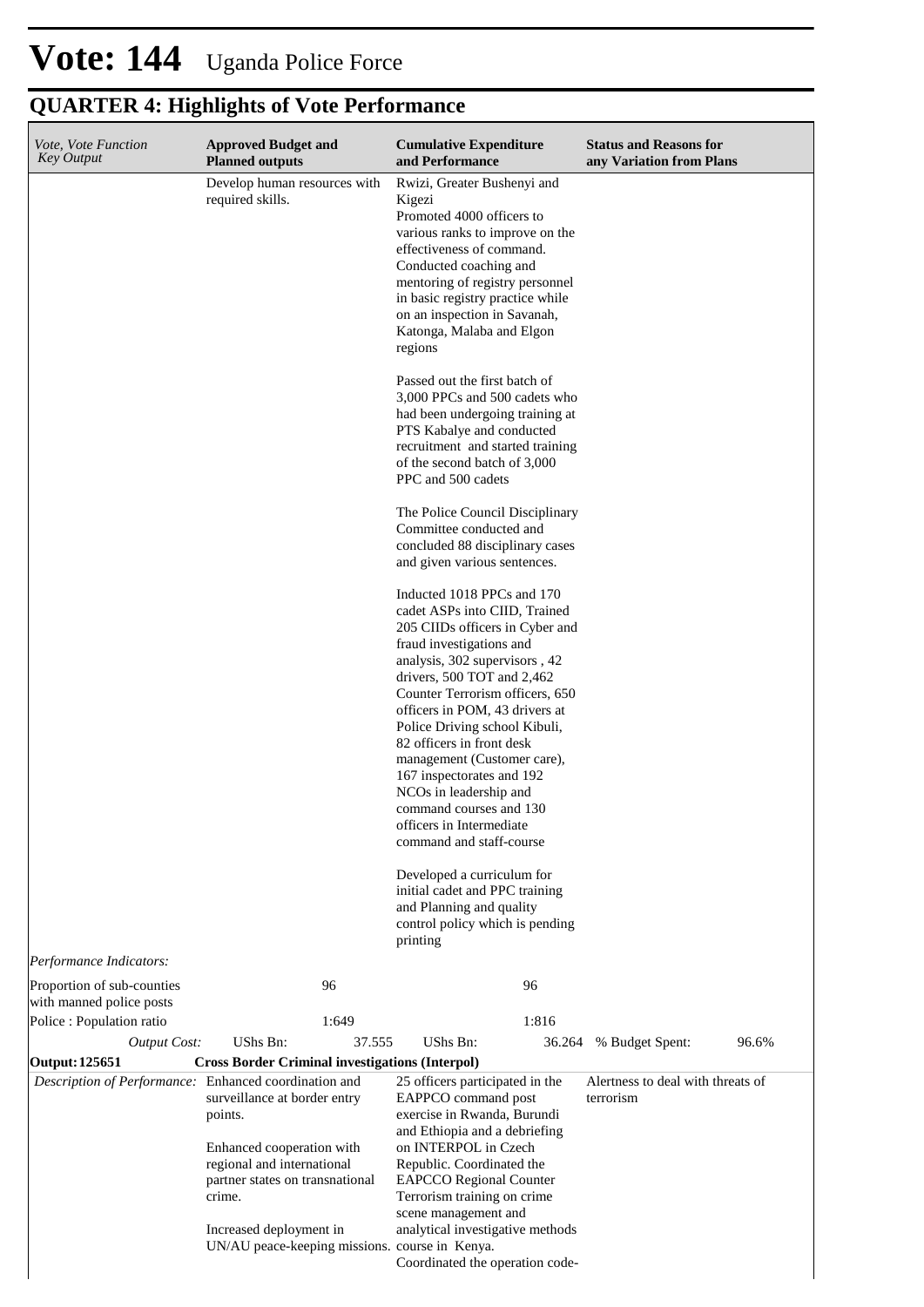### **QUARTER 4: Highlights of Vote Performance**

| <i>Vote, Vote Function</i><br><b>Key Output</b> | <b>Approved Budget and</b><br><b>Planned outputs</b> | <b>Cumulative Expenditure</b><br>and Performance                                                                                                                                                                                                                                                                                                                                                                                                                                                                                                                                                                                                                                                                                                                                                                                                                                                                                                                                                                                                                                                                                                                                                                             | <b>Status and Reasons for</b><br>any Variation from Plans |
|-------------------------------------------------|------------------------------------------------------|------------------------------------------------------------------------------------------------------------------------------------------------------------------------------------------------------------------------------------------------------------------------------------------------------------------------------------------------------------------------------------------------------------------------------------------------------------------------------------------------------------------------------------------------------------------------------------------------------------------------------------------------------------------------------------------------------------------------------------------------------------------------------------------------------------------------------------------------------------------------------------------------------------------------------------------------------------------------------------------------------------------------------------------------------------------------------------------------------------------------------------------------------------------------------------------------------------------------------|-----------------------------------------------------------|
| Performance Indicators:                         |                                                      | named operation Usalama 11<br>aimed at tracking internationally<br>stolen M/VS, drugs and<br>counterfeit products. Cleared<br>291 vehicles for Ugandans and<br>non Ugandans<br>Registered 105 cases of human<br>trafficking in which there were<br>293 victims (124 males, 169)<br>females). Of these, 123 were<br>internally trafficked while 170<br>were victims of transnational<br>trafficking.<br>Conducted Formed Police Unit<br>assessment for the forth<br>contingency deployment in<br>international mission service<br>Issued 9,677 certificates of<br>good conduct for Ugandans and<br>non Ugandans who applied for<br>certificates of good conduct<br>Coordinated investigations of<br>12 transnational HI - TECH<br>crimes related to email hacking<br>in which substantial amount of<br>money (US dollars) were<br>diverted.<br>Populated stolen/lost travel<br>documents and coordinated the<br>Investigation of 22 cases on<br>illegal immigrants and<br>fraudulent acquiring travel<br>document.<br>Coordinated the investigation of<br>3 cases of drugs in which seven<br>(7) kilograms of cocaine were<br>exhibited and impounded at<br>Entebbe International Airport<br>and suspects still in detention. |                                                           |
| No of international criminals                   | 100                                                  | 46                                                                                                                                                                                                                                                                                                                                                                                                                                                                                                                                                                                                                                                                                                                                                                                                                                                                                                                                                                                                                                                                                                                                                                                                                           |                                                           |
| repatriated                                     |                                                      |                                                                                                                                                                                                                                                                                                                                                                                                                                                                                                                                                                                                                                                                                                                                                                                                                                                                                                                                                                                                                                                                                                                                                                                                                              |                                                           |
| <b>Output Cost:</b>                             | UShs Bn:                                             | UShs Bn:<br>0.968<br>0.959                                                                                                                                                                                                                                                                                                                                                                                                                                                                                                                                                                                                                                                                                                                                                                                                                                                                                                                                                                                                                                                                                                                                                                                                   | % Budget Spent:<br>99.0%                                  |
| <b>Vote Function Cost</b>                       | <b>UShs Bn:</b>                                      | 403.058 UShs Bn:                                                                                                                                                                                                                                                                                                                                                                                                                                                                                                                                                                                                                                                                                                                                                                                                                                                                                                                                                                                                                                                                                                                                                                                                             | 406.346 % Budget Spent:<br>100.8%                         |
| <b>Cost of Vote Services:</b>                   | UShs Bn:                                             | 403.058 UShs Bn:                                                                                                                                                                                                                                                                                                                                                                                                                                                                                                                                                                                                                                                                                                                                                                                                                                                                                                                                                                                                                                                                                                                                                                                                             | 406.346 % Budget Spent:<br>100.8%                         |

*\* Excluding Taxes and Arrears*

Scaling up of community policing activities to ensure crime prevention

Improving welfare of police personnel in terms of adequate and decent accommodation.

Establishment and operationalization of IT based platforms to counter sophistication of crime

#### **Table V2.2: Implementing Actions to Improve Vote Performance**

| <b>Planned Actions:</b>                                        | <b>Actual Actions:</b>                            | <b>Reasons for Variation</b>           |
|----------------------------------------------------------------|---------------------------------------------------|----------------------------------------|
| Vote: 144 Uganda Police Force                                  |                                                   |                                        |
| Vote Function: 1256 Police Services                            |                                                   |                                        |
| equip the police forensics laboratory                          | AFIS not procured due to lack of<br>funding       | Source of funding for AFIS not secured |
| Cosntruct police headquarters under the<br>JLOS house project. | Bids evaluated for procurement of a<br>contractor | <b>NA</b>                              |
| Vote: 144 Uganda Police Force                                  |                                                   |                                        |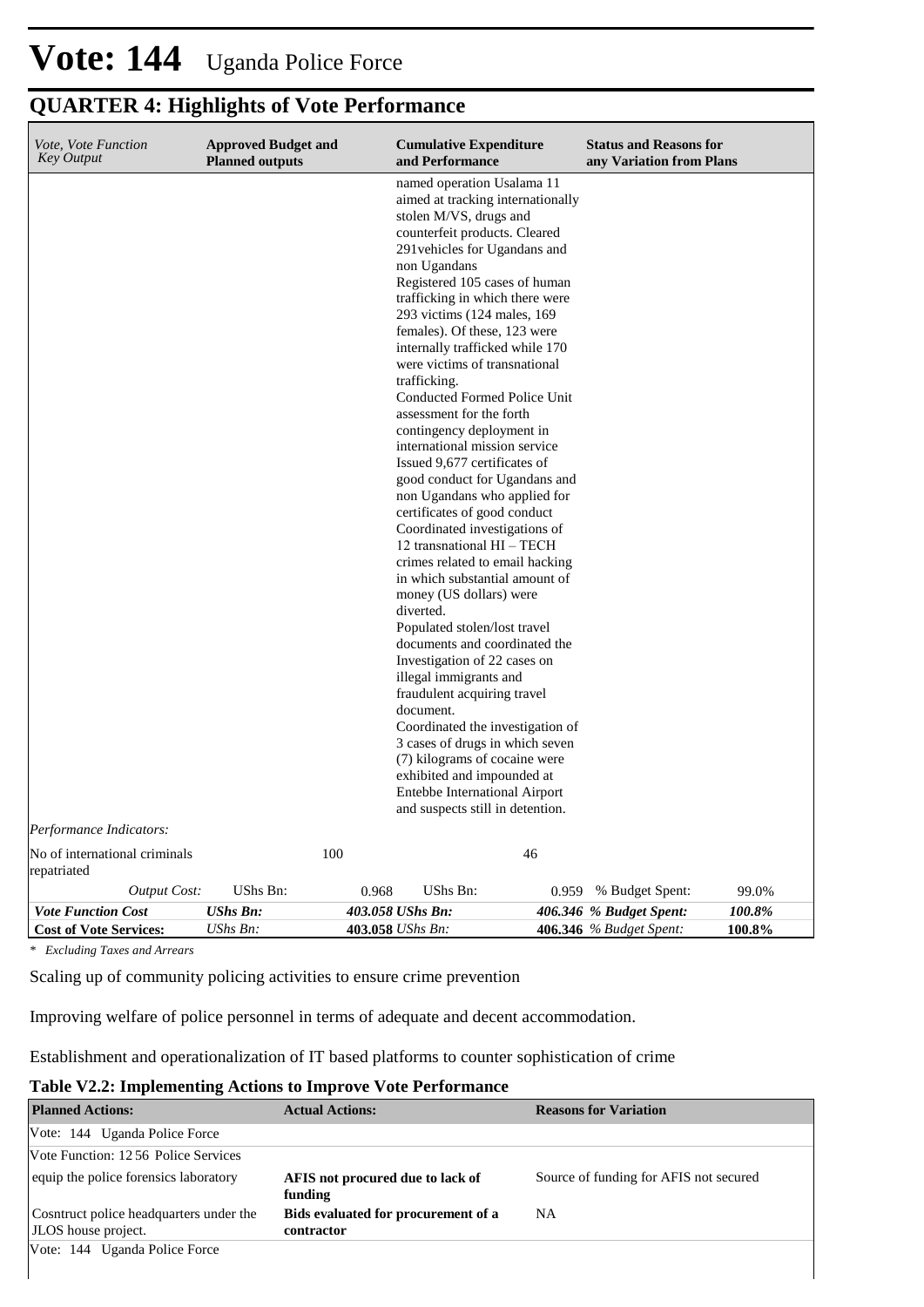### **QUARTER 4: Highlights of Vote Performance**

| <b>Planned Actions:</b>                                                                                  | <b>Actual Actions:</b>                                       | <b>Reasons for Variation</b> |
|----------------------------------------------------------------------------------------------------------|--------------------------------------------------------------|------------------------------|
| Vote Function: 1256 Police Services                                                                      |                                                              |                              |
| Recruit and train 3,500 police officers to<br>boost police strength from 41,559 to<br>$45,059$ officers. | Started training of 3,500 newly<br>recruited police officers | NА                           |

### *V3: Details of Releases and Expenditure*

*This section provides a comprehensive summary of the outputs delivered by the Vote and further details of Vote expenditures by Vote Function and Expenditure Item.*

#### **Table V3.1: GoU Releases and Expenditure by Output\***

| Approved<br><b>Billion Uganda Shillings</b>                      |        | <b>Released</b> | <b>Spent</b> | $%$ GoU<br><b>Budget</b><br>Released | $%$ GoU<br><b>Budget</b><br>Spent | $%$ GoU<br>Releases<br>Spent |
|------------------------------------------------------------------|--------|-----------------|--------------|--------------------------------------|-----------------------------------|------------------------------|
| VF:1256 Police Services                                          | 403.06 | 409.07          | 406.35       | 101.5%                               | 100.8%                            | 99.3%                        |
| Class: Outputs Provided                                          | 330.43 | 336.44          | 333.73       | 101.8%                               | 101.0%                            | 99.2%                        |
| 125601 Area Based Policing Services                              | 23.49  | 23.49           | 23.45        | 100.0%                               | 99.8%                             | 99.8%                        |
| 125602 Criminal Investigations                                   | 31.80  | 31.86           | 31.81        | 100.2%                               | 100.1%                            | 99.8%                        |
| 125603 Counter Terrorism                                         | 8.35   | 8.85            | 8.85         | 106.0%                               | 106.0%                            | 100.0%                       |
| 125604 Community Based Policing                                  | 10.39  | 10.39           | 10.39        | 100.0%                               | 100.0%                            | 100.0%                       |
| 125605 Mobile Police Patrols                                     | 40.23  | 40.23           | 40.23        | 100.0%                               | 100.0%                            | 100.0%                       |
| 125606 Anti Stock Theft                                          | 30.30  | 30.45           | 30.40        | 100.5%                               | 100.3%                            | 99.8%                        |
| Other Specialised Police Services<br>125607                      | 54.77  | 53.86           | 53.56        | 98.3%                                | 97.8%                             | 99.4%                        |
| 125608 Police Accommodation and Welfare                          | 74.91  | 73.03           | 72.98        | 97.5%                                | 97.4%                             | 99.9%                        |
| 125609 Police, Command, Control and Planning                     | 18.63  | 27.91           | 25.78        | 149.8%                               | 138.4%                            | 92.4%                        |
| 125610 Police Administrative and Support Services                | 37.55  | 36.35           | 36.26        | 96.8%                                | 96.6%                             | 99.7%                        |
| Class: Outputs Funded                                            | 0.97   | 0.97            | 0.96         | 100.0%                               | 99.0%                             | 99.0%                        |
| 125651 Cross Border Criminal investigations (Interpol)           | 0.97   | 0.97            | 0.96         | 100.0%                               | 99.0%                             | 99.0%                        |
| Class: Capital Purchases                                         | 71.66  | 71.66           | 71.66        | 100.0%                               | 100.0%                            | 100.0%                       |
| 125671 Acquisition of Land by Government                         | 2.12   | 2.12            | 2.12         | 100.0%                               | 100.0%                            | 100.0%                       |
| 125672 Government Buildings and Administrative Infrastructure    | 11.98  | 11.98           | 11.97        | 100.0%                               | 100.0%                            | 100.0%                       |
| 125675 Purchase of Motor Vehicles and Other Transport Equipment  | 36.44  | 36.44           | 36.44        | 100.0%                               | 100.0%                            | 100.0%                       |
| 125677 Purchase of Specialised Machinery & Equipment             | 20.73  | 20.73           | 20.73        | 100.0%                               | 100.0%                            | 100.0%                       |
| 125678 Purchase of Office and Residential Furniture and Fittings | 0.40   | 0.40            | 0.40         | 100.0%                               | 99.6%                             | 99.6%                        |
| <b>Total For Vote</b>                                            | 403.06 | 409.07          | 406.35       | 101.5%                               | 100.8%                            | 99.3%                        |

*\* Excluding Taxes and Arrears*

#### **Table V3.2: 2014/15 GoU Expenditure by Item**

| <b>Billion Uganda Shillings</b>                          | <b>Approved</b><br><b>Budget</b> | <b>Releases</b> | <b>Expend-</b><br>iture | % Budged<br><b>Released</b> | % Budget<br><b>Spent</b> | %Releases<br><b>Spent</b> |
|----------------------------------------------------------|----------------------------------|-----------------|-------------------------|-----------------------------|--------------------------|---------------------------|
| <b>Output Class: Outputs Provided</b>                    | 330.43                           | 336.44          | 333.73                  | 101.8%                      | 101.0%                   | 99.2%                     |
| 211101 General Staff Salaries                            | 194.07                           | 194.01          | 193.69                  | 100.0%                      | 99.8%                    | 99.8%                     |
| 211103 Allowances                                        | 1.70                             | 1.50            | 1.50                    | 88.3%                       | 88.3%                    | 100.0%                    |
| 211104 Statutory salaries                                | 0.10                             | 0.16            | 0.16                    | 158.6%                      | 158.6%                   | 100.0%                    |
| 212102 Pension for General Civil Service                 | 0.00                             | 4.12            | 3.29                    | N/A                         | N/A                      | 79.9%                     |
| 213001 Medical expenses (To employees)                   | 0.21                             | 0.21            | 0.21                    | 100.0%                      | 100.0%                   | 100.0%                    |
| 213002 Incapacity, death benefits and funeral expenses   | 0.19                             | 0.19            | 0.19                    | 100.0%                      | 100.0%                   | 100.0%                    |
| 213004 Gratuity Expenses                                 | 0.00                             | 1.89            | 0.60                    | N/A                         | N/A                      | 31.6%                     |
| 221001 Advertising and Public Relations                  | 0.39                             | 1.05            | 1.05                    | 269.8%                      | 269.8%                   | 100.0%                    |
| 221002 Workshops and Seminars                            | 0.12                             | 0.12            | 0.12                    | 100.0%                      | 100.0%                   | 100.0%                    |
| 221003 Staff Training                                    | 15.68                            | 14.48           | 14.43                   | 92.3%                       | 92.0%                    | 99.7%                     |
| 221004 Recruitment Expenses                              | 0.32                             | 0.32            | 0.32                    | 100.0%                      | 100.0%                   | 100.0%                    |
| 221006 Commissions and related charges                   | 0.51                             | 0.51            | 0.51                    | 100.0%                      | 100.0%                   | 100.0%                    |
| 221007 Books, Periodicals & Newspapers                   | 0.02                             | 0.02            | 0.02                    | 100.0%                      | 100.0%                   | 100.0%                    |
| 221008 Computer supplies and Information Technology (IT) | 0.87                             | 0.87            | 0.87                    | 100.0%                      | 100.0%                   | 100.0%                    |
| 221009 Welfare and Entertainment                         | 0.23                             | 0.38            | 0.38                    | 166.3%                      | 166.3%                   | 100.0%                    |
| 221010 Special Meals and Drinks                          | 28.00                            | 26.84           | 26.84                   | 95.9%                       | 95.9%                    | 100.0%                    |
| 221011 Printing, Stationery, Photocopying and Binding    | 1.25                             | 1.25            | 1.25                    | 100.0%                      | 100.0%                   | 100.0%                    |
| 221012 Small Office Equipment                            | 0.18                             | 0.18            | 0.18                    | 100.0%                      | 100.0%                   | 100.0%                    |
| 221016 IFMS Recurrent costs                              | 0.03                             | 0.03            | 0.03                    | 100.0%                      | 100.0%                   | 100.0%                    |
| 221017 Subscriptions                                     | 0.01                             | 0.01            | 0.01                    | 100.0%                      | 100.0%                   | 100.0%                    |
| 221020 IPPS Recurrent Costs                              | 0.03                             | 0.03            | 0.03                    | 100.0%                      | 100.0%                   | 100.0%                    |
| 222001 Telecommunications                                | 1.34                             | 1.34            | 1.34                    | 100.0%                      | 100.0%                   | 100.0%                    |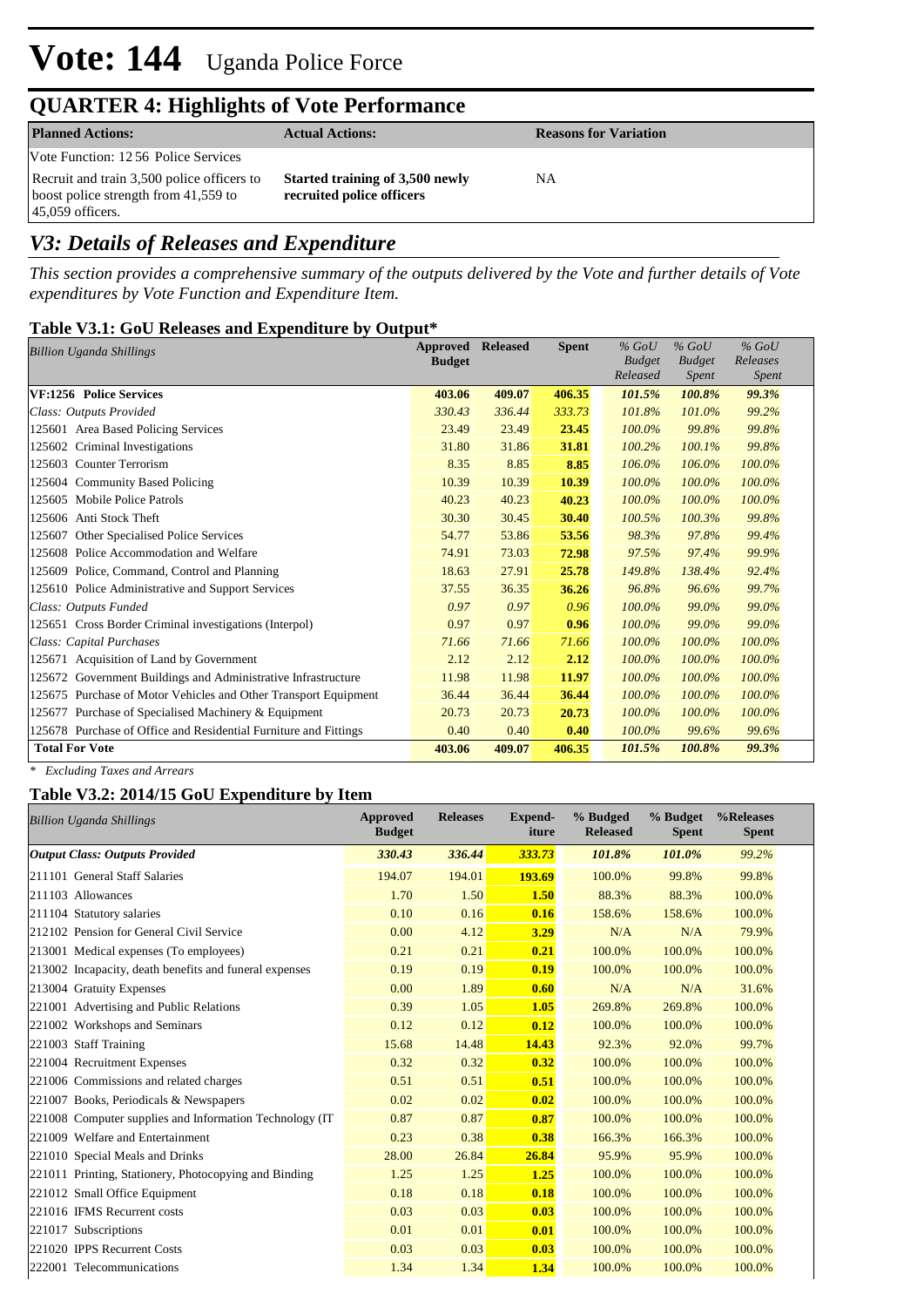| <b>Billion Uganda Shillings</b>                            | <b>Approved</b><br><b>Budget</b> | <b>Releases</b> | <b>Expend-</b><br>iture | % Budged<br><b>Released</b> | % Budget<br><b>Spent</b> | %Releases<br><b>Spent</b> |
|------------------------------------------------------------|----------------------------------|-----------------|-------------------------|-----------------------------|--------------------------|---------------------------|
| 223001 Property Expenses                                   | 0.31                             | 0.31            | 0.31                    | 100.0%                      | 100.0%                   | 100.0%                    |
| 223003 Rent – (Produced Assets) to private entities        | 3.60                             | 3.60            | 3.60                    | 100.0%                      | 100.0%                   | 100.0%                    |
| 223005 Electricity                                         | 11.67                            | 11.67           | 11.67                   | 100.0%                      | 100.0%                   | 100.0%                    |
| 223006 Water                                               | 6.03                             | 6.03            | 6.03                    | 100.0%                      | 100.0%                   | 100.0%                    |
| 223007 Other Utilities- (fuel, gas, firewood, charcoal)    | 0.50                             | 0.50            | 0.50                    | 100.0%                      | 100.0%                   | 100.0%                    |
| 224001 Medical and Agricultural supplies                   | 0.28                             | 0.28            | 0.28                    | 100.0%                      | 100.0%                   | 100.0%                    |
| 224003 Classified Expenditure                              | 5.97                             | 9.86            | 9.86                    | 165.1%                      | 165.1%                   | 100.0%                    |
| 224004 Cleaning and Sanitation                             | 3.65                             | 3.25            | 3.25                    | 89.0%                       | 89.0%                    | 100.0%                    |
| 224005 Uniforms, Beddings and Protective Gear              | 10.00                            | 9.66            | 9.66                    | 96.6%                       | 96.6%                    | 100.0%                    |
| 224006 Agricultural Supplies                               | 0.11                             | 0.11            | 0.09                    | 100.0%                      | 80.8%                    | 80.8%                     |
| 225002 Consultancy Services-Long-term                      | 0.60                             | 0.60            | 0.56                    | 100.0%                      | 94.2%                    | 94.2%                     |
| 226001 Insurances                                          | 1.16                             | 0.30            | 0.16                    | 25.6%                       | 13.5%                    | 52.8%                     |
| 226002 Licenses                                            | 0.03                             | 0.03            | 0.03                    | 100.0%                      | 100.0%                   | 100.0%                    |
| 227001 Travel inland                                       | 3.44                             | 3.30            | 3.30                    | 95.9%                       | 95.9%                    | 100.0%                    |
| 227002 Travel abroad                                       | 1.19                             | 1.19            | 1.19                    | 100.0%                      | 100.0%                   | 100.0%                    |
| 227003 Carriage, Haulage, Freight and transport hire       | 0.14                             | 0.14            | 0.14                    | 100.0%                      | 100.0%                   | 100.0%                    |
| 227004 Fuel, Lubricants and Oils                           | 26.97                            | 26.97           | 26.97                   | 100.0%                      | 100.0%                   | 100.0%                    |
| 228001 Maintenance - Civil                                 | 2.00                             | 2.00            | 1.98                    | 100.0%                      | 99.1%                    | 99.1%                     |
| 228002 Maintenance - Vehicles                              | 5.33                             | 5.33            | 5.33                    | 100.0%                      | 100.0%                   | 100.0%                    |
| 228003 Maintenance - Machinery, Equipment & Furniture      | 0.18                             | 0.18            | 0.18                    | 100.0%                      | 100.0%                   | 100.0%                    |
| 229201 Sale of goods purchased for resale                  | 2.00                             | 1.60            | <b>1.60</b>             | 80.0%                       | 80.0%                    | 100.0%                    |
| 282101 Donations                                           | 0.04                             | 0.04            | 0.04                    | 100.0%                      | 100.0%                   | 100.0%                    |
| <b>Output Class: Outputs Funded</b>                        | 0.97                             | 0.97            | 0.96                    | 100.0%                      | 99.0%                    | 99.0%                     |
| 262101 Contributions to International Organisations (Curre | 0.97                             | 0.97            | 0.96                    | 100.0%                      | 99.0%                    | 99.0%                     |
| <b>Output Class: Capital Purchases</b>                     | 71.66                            | 71.66           | 71.66                   | 100.0%                      | 100.0%                   | 100.0%                    |
| 231001 Non Residential buildings (Depreciation)            | 9.38                             | 9.38            | 9.38                    | 100.0%                      | 100.0%                   | 100.0%                    |
| 231002 Residential buildings (Depreciation)                | 2.50                             | 2.50            | 2.50                    | 100.0%                      | 99.9%                    | 99.9%                     |
| 231004 Transport equipment                                 | 15.66                            | 15.66           | 15.66                   | 100.0%                      | 100.0%                   | 100.0%                    |
| 231005 Machinery and equipment                             | 20.71                            | 20.71           | 20.71                   | 100.0%                      | 100.0%                   | 100.0%                    |
| 231006 Furniture and fittings (Depreciation)               | 0.40                             | 0.40            | 0.40                    | 100.0%                      | 99.6%                    | 99.6%                     |
| 281504 Monitoring, Supervision & Appraisal of capital wor  | 0.12                             | 0.12            | 0.12                    | 100.0%                      | 99.7%                    | 99.7%                     |
| 311101 Land                                                | 2.12                             | 2.12            | 2.12                    | 100.0%                      | 100.0%                   | 100.0%                    |
| 312205 Aircrafts                                           | 20.78                            | 20.78           | 20.78                   | 100.0%                      | 100.0%                   | 100.0%                    |
| <b>Output Class: Arrears</b>                               | 9.59                             | 39.59           | 39.59                   | 412.8%                      | 412.8%                   | 100.0%                    |
| 321612 Water arrears(Budgeting)                            | 9.54                             | 9.54            | 9.54                    | 100.0%                      | 100.0%                   | 100.0%                    |
| 321614 Electricity arrears (Budgeting)                     | 0.05                             | 30.05           | 30.05                   | 63929.8%                    | 63929.8%                 | 100.0%                    |
| <b>Grand Total:</b>                                        | 412.65                           | 448.66          | 445.94                  | 108.7%                      | 108.1%                   | 99.4%                     |
| <b>Total Excluding Taxes and Arrears:</b>                  | 403.06                           | 409.07          | 406.35                  | 101.5%                      | 100.8%                   | 99.3%                     |

#### **Table V3.3: GoU Releases and Expenditure by Project and Programme\***

| <b>Billion Uganda Shillings</b> |                                                    | Approved      | <b>Released</b> | <b>Spent</b> | $%$ GoU       | $%$ GoU       | $%$ GoU      |  |
|---------------------------------|----------------------------------------------------|---------------|-----------------|--------------|---------------|---------------|--------------|--|
|                                 |                                                    | <b>Budget</b> |                 |              | <b>Budget</b> | <b>Budget</b> | Releases     |  |
|                                 |                                                    |               |                 |              | Released      | <i>Spent</i>  | <i>Spent</i> |  |
| VF:1256 Police Services         |                                                    | 403.06        | 409.07          | 406.35       | 101.5%        | 100.8%        | 99.3%        |  |
|                                 | <b>Recurrent Programmes</b>                        |               |                 |              |               |               |              |  |
| 01                              | Command and Control                                | 16.65         | 25.93           | 23.81        | 155.7%        | 143.0%        | 91.8%        |  |
| 02                              | Directorate of Administration                      | 4.48          | 4.48            | 4.45         | $100.0\%$     | 99.5%         | 99.5%        |  |
| 03                              | Directorate of Human Resource Mangement & Dev't    | 28.64         | 27.59           | 27.54        | 96.3%         | 96.2%         | 99.8%        |  |
| 04                              | Directorate of Police Operations                   | 4.09          | 4.09            | 4.09         | $100.0\%$     | $100.0\%$     | $100.0\%$    |  |
| 05                              | Directorate of Criminal Intellegence and Invest'ns | 28.90         | 29.10           | 29.08        | 100.7%        | 100.6%        | 99.9%        |  |
| 06                              | Directorate of Counter Terrorism.                  | 8.35          | 8.85            | 8.85         | 106.0%        | 106.0%        | 100.0%       |  |
| 07                              | Directorate of Logistics and Engineering           | 74.91         | 73.03           | 72.98        | 97.5%         | 97.4%         | 99.9%        |  |
| 08                              | Directorate of Interpol & Peace Support Operations | 3.87          | 3.73            | 3.69         | 96.6%         | 95.6%         | 98.9%        |  |
| 09                              | Directorate of Information and Communications Tech | 4.07          | 4.07            | 4.07         | $100.0\%$     | 100.0%        | 100.0%       |  |
| 10                              | Directorate of Political Commissariat              | 10.39         | 10.39           | 10.39        | 100.0%        | 100.0%        | 100.0%       |  |
| 11                              | Directorate of Research, Planning and Development  | 1.98          | 1.98            | 1.98         | $100.0\%$     | $100.0\%$     | $100.0\%$    |  |
| 12                              | Kampala Metropolitan Police                        | 19.41         | 19.41           | 19.37        | $100.0\%$     | 99.8%         | 99.8%        |  |
| 13                              | Specialised Forces Unit                            | 125.30        | 124.39          | 124.04       | 99.3%         | 99.0%         | 99.7%        |  |
| 14                              | Internal Audit Unit                                | 0.36          | 0.36            | 0.34         | $100.0\%$     | 95.1%         | 95.1%        |  |
|                                 |                                                    |               |                 |              |               |               |              |  |

*Development Projects*